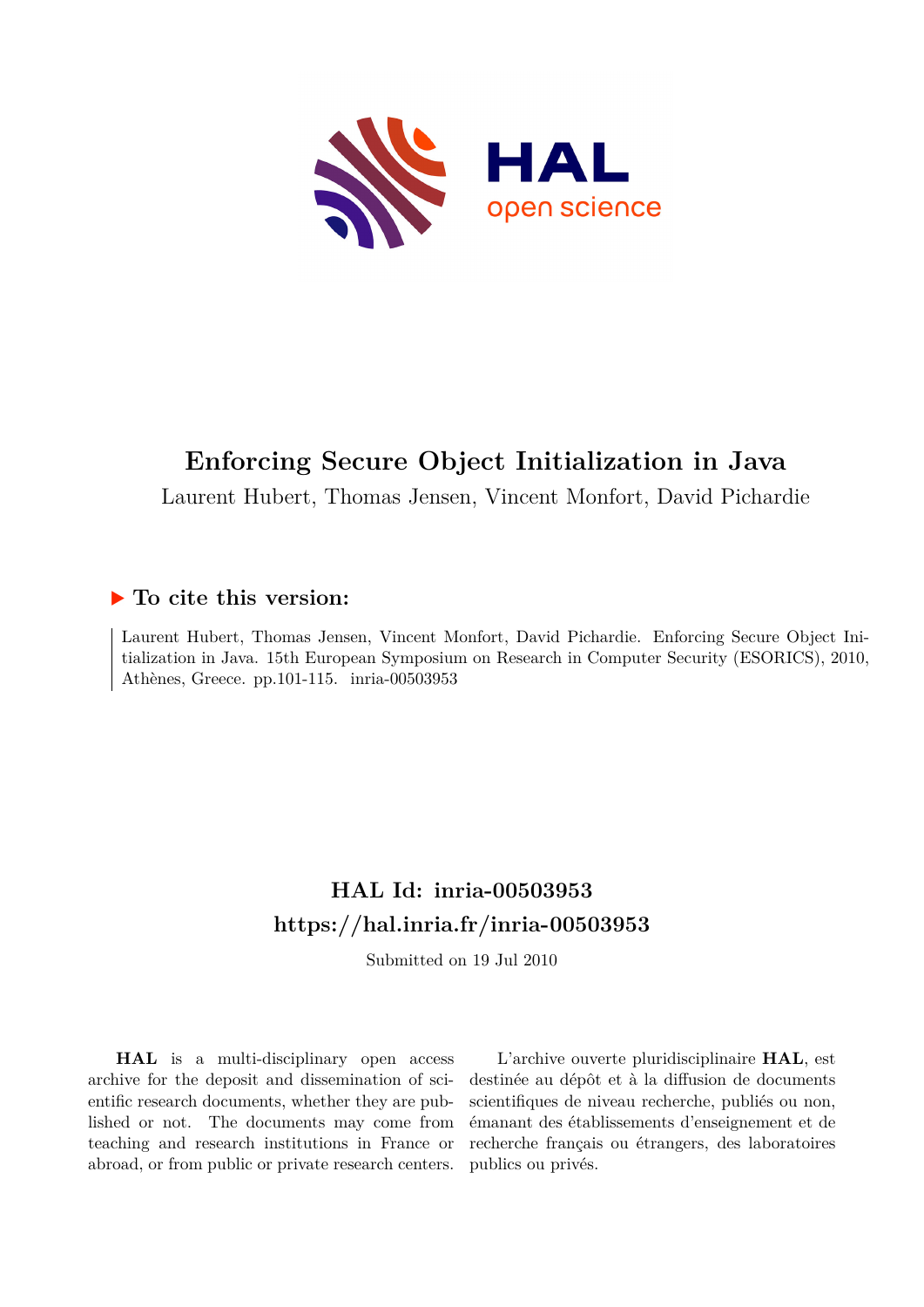### Enforcing Secure Object Initialization in Java

Laurent Hubert<sup>1</sup>, Thomas Jensen<sup>2</sup>, Vincent Monfort<sup>2</sup>, and David Pichardie<sup>2</sup>

<sup>1</sup> CNRS/IRISA, France

2 INRIA Rennes - Bretagne Atlantique/IRISA, France

Abstract. Sun and the CERT recommend for secure Java development to not allow partially initialized objects to be accessed. The CERT considers the severity of the risks taken by not following this recommendation as high. The solution currently used to enforce object initialization is to implement a coding pattern proposed by Sun, which is not formally checked. We propose a modular type system to formally specify the initialization policy of libraries or programs and a type checker to statically check at load time that all loaded classes respect the policy. This allows to prove the absence of bugs which have allowed some famous privilege escalations in Java. Our experimental results show that our safe default policy allows to prove 91% of classes of java.lang, java.security and javax.security safe without any annotation and by adding 57 simple annotations we proved all classes but four safe. The type system and its soundness theorem have been formalized and machine checked using Coq.

#### 1 Introduction

The initialization of an information system is usually a critical phase where essential defense mechanisms are being installed and a coherent state is being set up. In object-oriented software, granting access to partially initialized objects is consequently a delicate operation that should be avoided or at least closely monitored. Indeed, the CERT recommendation for secure Java development [2] clearly requires to *not allow partially initialized objects to be accessed* (guideline OBJ04-J). The CERT has assessed the risk if this recommendation is not followed and has considered the severity as *high* and the likelihood as *probable*. They consider this recommendation as a first priority on a scale of three levels.

The Java language and the Java Byte Code Verifier (BCV) enforce some properties on object initialization, *e.g.* about the order in which constructors of an object may be executed, but they do not directly enforce the CERT recommendation. Instead, Sun provides a guideline that enforces the recommendation. Conversely, failing to apply this guidelines may silently lead to security breaches. In fact, a famous attack [4] used a partially initialized class loader for privilege elevation.

We propose a twofold solution: (i) a modular type system which allows to express the initialization policy of a library or program, *i.e.* which methods may access partially initialized objects and which may not; and (ii) a type checker,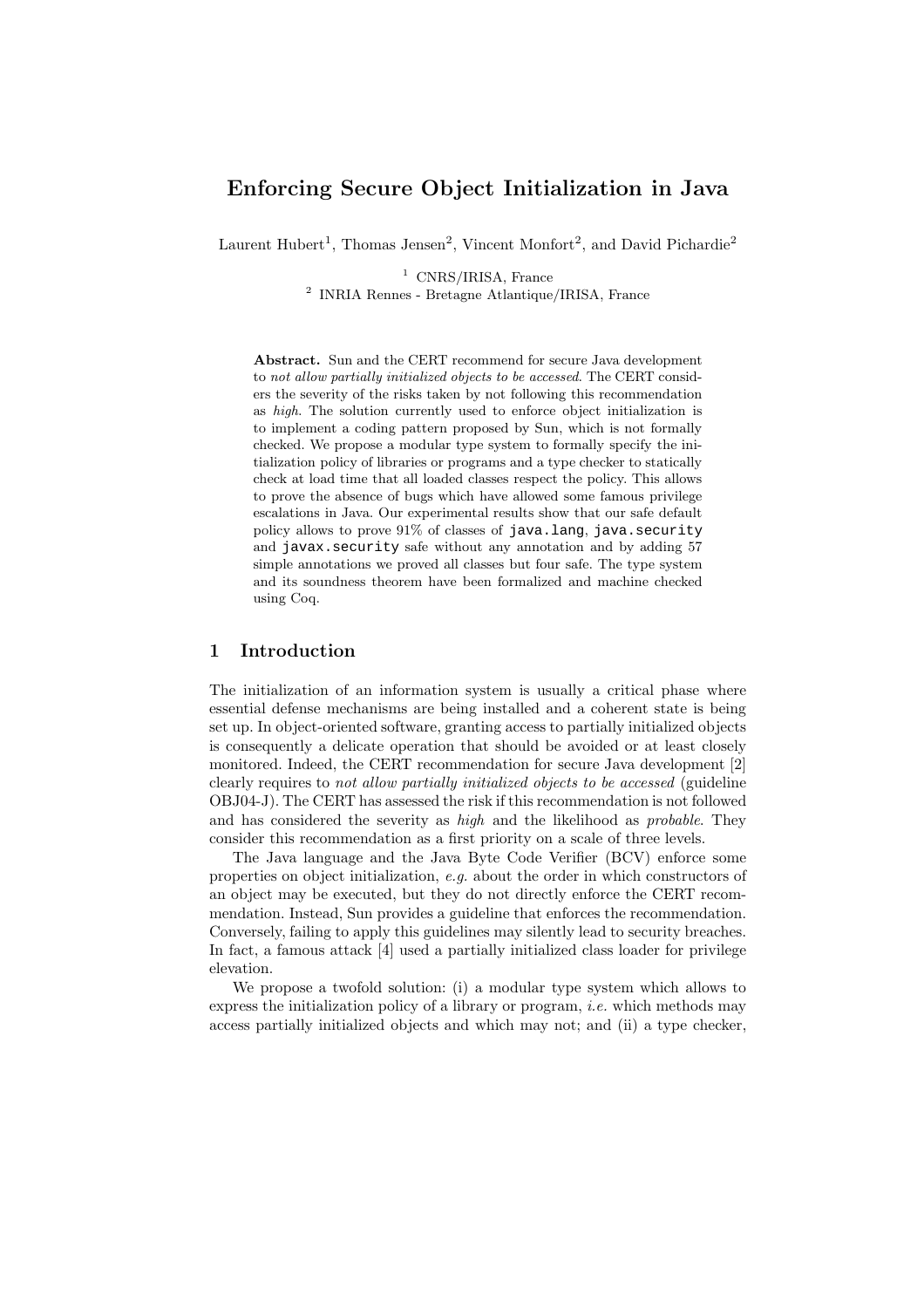which can be integrated into the BCV, to statically check the program at load time. To validate our approach, we have *formalized* our type system, *machine checked* its soundness proof using the Coq proof assistant, and *experimentally validated* our solution on a large number of classes from Sun's Java Runtime Environment (JRE).

Section 3 overviews object initialization in Java and its impacts on security. Section 4 then informally presents our type system, which is then formally described in Section 5. Section 6 finally presents the experimental results we obtained on Sun's JRE.

#### 2 Related Work.

Object initialization has been studied from different points of view. Freund and Mitchell [7] have proposed a type system that formalizes and enforces the initialization properties ensured by the BCV, which are not sufficient to ensure that no partially initialized object is accessed. Unlike local variables, instance fields have a default value (**null**, **false** or 0) which may be then replaced by the program. The challenge is then to check that the default value has been replaced before the first access to the field (*e.g.* to ensure that all field reads return a non-null value). This is has been studied in its general form by Fähndrich and Xia  $[6]$ , and Qi and Myers [9]. Those works are focused on enforcing invariants on fields and finely tracks the different fields of an object. They also try to follow the objects after their construction to have more information on initialized fields. This is an overkill in our context. Unkel and Lam studied another property of object initialization: stationary fields [12]. A field may be stationary if all its reads return the same value. There analysis also track fields of objects and not the different initialization of an object. In contrast to our analysis, they stop to track any object stored into the heap.

Other work have targeted the order in which methods are called. It has been studied in the context of rare events (*e.g.* to detect anomaly, including intrusions). We refer the interested reader to the survey of Chandola *et al.* [3]. They are mainly interested in the order in which methods are called but not about the initialization status of arguments. While we guarantee that a method taking a fully initialized receiver is called after its constructor, this policy cannot be locally expressed with an order on method calls as the methods (constructors) which needs to be called on a object to initialize it depends on the dynamic type of the object.

#### 3 Context Overview

Fig. 1 is an extract of class ClassLoader of SUN's JRE as it was before 1997. The security policy which needs to be ensured is that resolveClass, a security sensitive method, may be called only if the security check l. 5 has succeeded. To ensure this security property, this code relies on the properties enforced on object initialization by the BCV.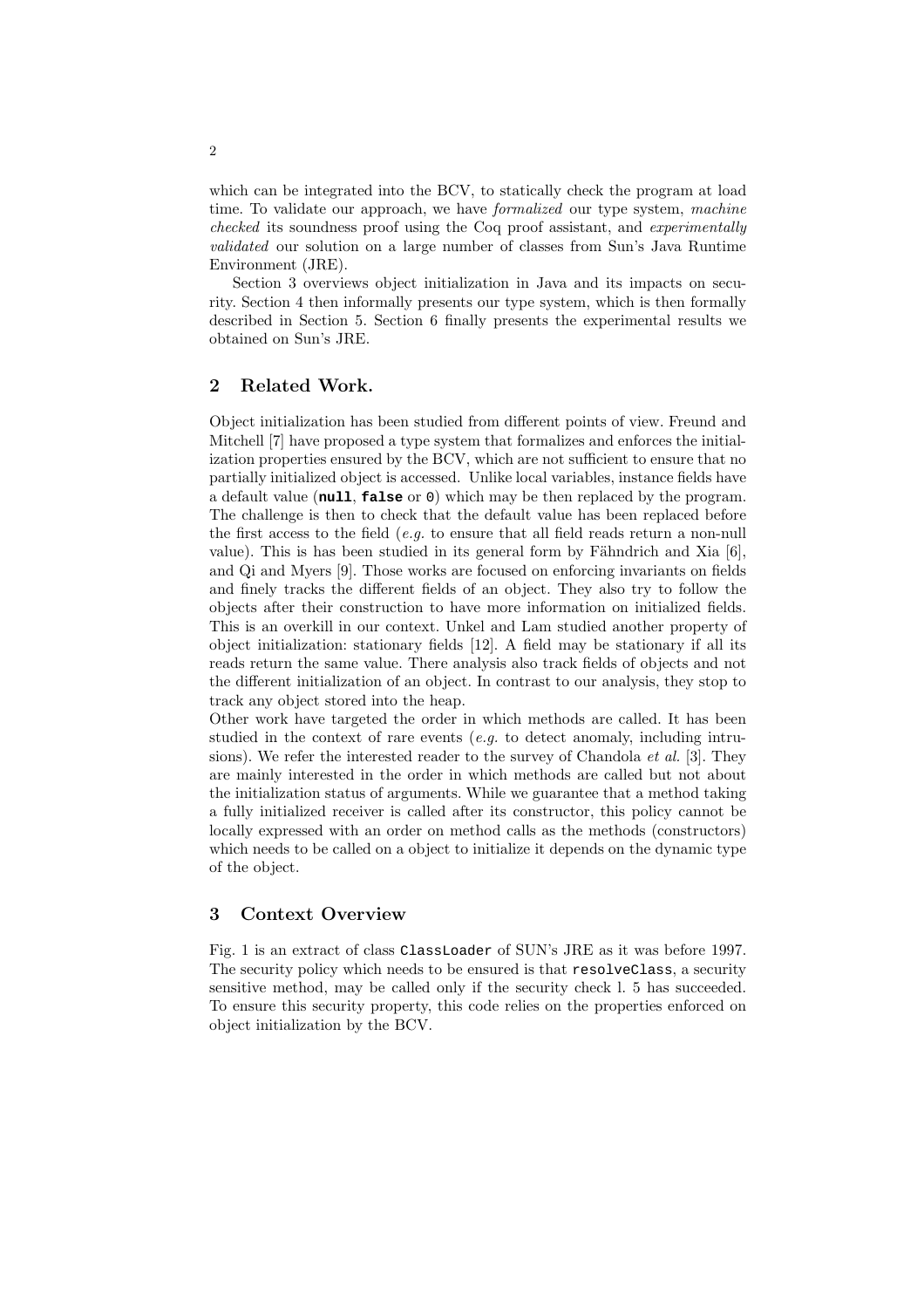```
1 public abstract class ClassLoader {
2 private ClassLoader parent;
3 protected ClassLoader() {
4 SecurityManager sm = System.getSecurityManager();
5 if (sm != null) {sm.checkCreateClassLoader();}
6 this.parent = ClassLoader.getSystemClassLoader();
7 }
8 protected final native void resolveClass(Class c);
9 }
```
Fig. 1. Extract of the ClassLoader of Sun's JRE

Standard Java Object Construction. In Java, objects are initialized by calling a class-specific constructor which is supposed to establish an invariant on the newly created object. The BCV enforces two properties related to these constructors. These two properties are necessary but, as we shall see, not completely sufficient to avoid security problems due to object initialization.

*Property 1.* Before accessing an object, (i) a constructor of its dynamic type has been called and (ii) each constructor either calls another constructor of the same class or a constructor of the super-class on the object under construction, except for java.lang.Object which has no super-class.

This implies that at least one constructor of  $C$  and of each super-class of  $C$  is called: it is not possible to bypass a level of constructor. To deal with exceptional behaviour during object construction, the BCV enforces another property — concisely described in *The Java Language Specification* [8], Section 12.5, or implied by the type system described in the JSR202 [1]).

*Property 2.* If one constructor finishes abruptly, then the whole construction of the object finishes abruptly.

Thus, if the construction of an object finishes normally, then all constructors called on this object have finished normally. Failure to implement this verification properly led to a famous attack [4] in which it was exploited that if code such as **try** {**super**();} **catch**(Throwable e){} in a constructor is not rejected by the BCV, then malicious classes can create security-critical classes such as class loaders.

Attack on the class loader and the patch from Sun. However, even with these two properties enforced, it is not guaranteed that uninitialized objects cannot be used. In Fig. 1, if the check fails, the method checkCreateClassLoader throws an exception and therefore terminates the construction of the object, but the garbage collector then call a finalize() method, which is an instance method and has the object to be collected as receiver (cf. Section 12.6 of [8]).

An attacker could code another class that extends ClassLoader and has a finalize() method. If run in a right-restricted context, *e.g.* an applet, the constructor of ClassLoader fails and the garbage collector then call the attacker's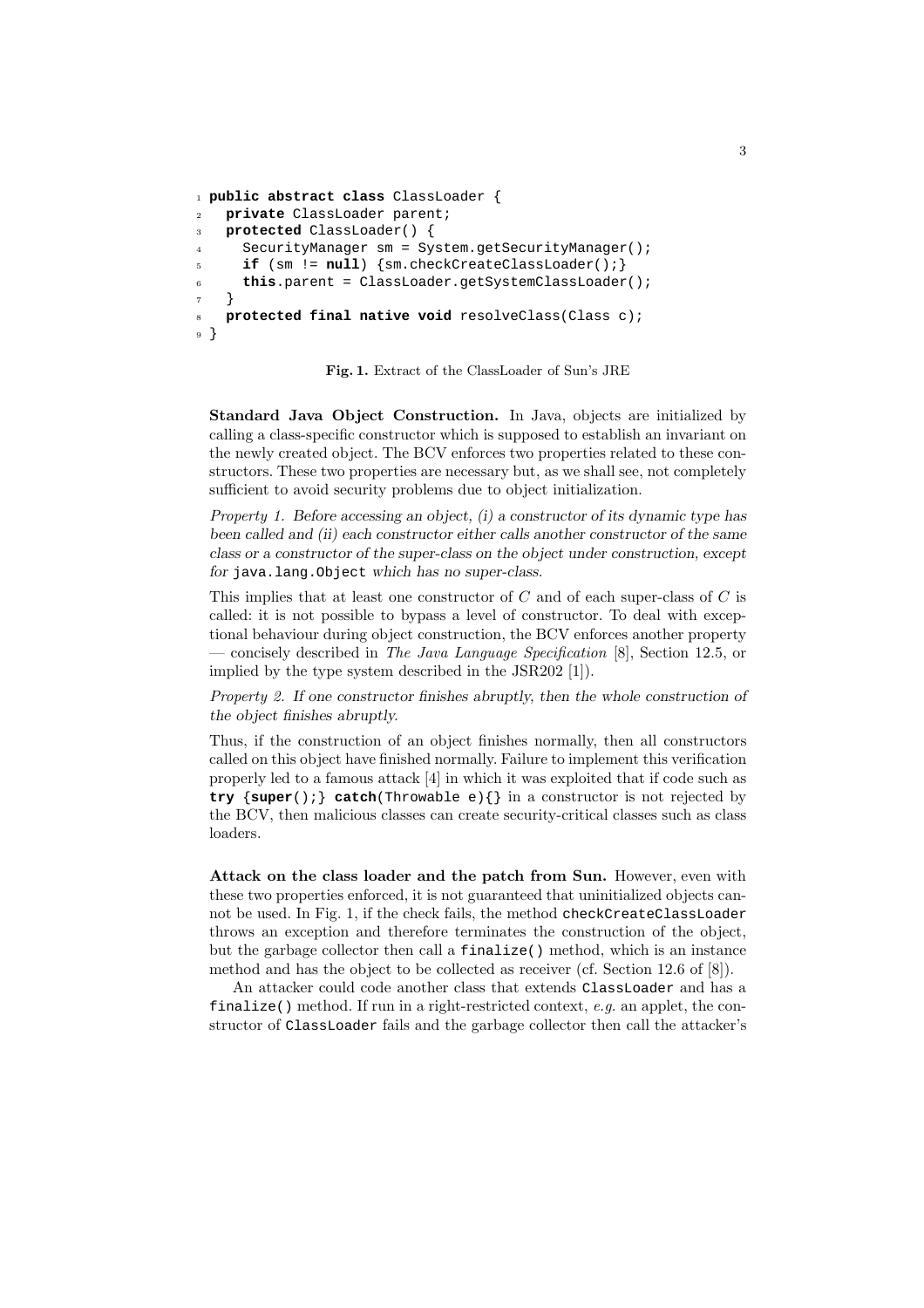```
1 public abstract class ClassLoader {
2 private volatile boolean initialized;
3 private ClassLoader parent;
4 protected ClassLoader() {
      5 SecurityManager sm = System.getSecurityManager();
\mathbf{f} (sm != \texttt{null}) {sm.checkCreateClassLoader(); }
      7 this.parent = ClassLoader.getSystemClassLoader();
8 this.initialized = true;}
9 private void check() {
10 if (!initialized) {
11 throw new SecurityException(
12 "ClassLoader_object_not_initialized"); } }
13 protected final void resolveClass(Class c){
14 this.check();
15 this.resolveClass0(c);}
16 private native void resolveClass0(Class c);
17 }
```
Fig. 2. Extract of the ClassLoader of Sun's JRE

finalize method. The attacker can therefore call the resolveClass method on it, bypassing the security check in the constructor and breaking the security of Java.

The initialization policy enforced the BCV is in fact too weak: when a method is called on an object, there is no guarantee that the construction of an object has been successfully run. An ad-hoc solution to this problem is proposed by SUN [11] in its Guideline 4-3 *Defend against partially initialized instances of non-final classes*: adding a special Boolean field to each class for which the developer wants to ensure it has been sufficiently initialized. This field, set to **false** by default, should be private and should be set to **true** at the end of the constructor. Then, every method that relies on the invariant established by the constructor must test whether this field is set to **true** and fail otherwise. If initialized is **true**, the construction of the object up to the initialization of initialized has succeeded. Checking if initialized is **true** allows to ensure that sensitive code is only executed on classes that have been initialized up to the constructor of the current class. Fig. 2 shows the same extract as in Fig. 1 but with the needed instrumentation (this is the current implementation as of JRE 1.6.0 16).

Although there are some exceptions and some methods are designed to access partially initialized objects (for example to initialize the object), most methods should not access partially initialized objects. Following the remediation solution proposed in the CERT's recommendation or Sun's guideline 4-3, a field should be added to almost every class and most methods should start by checking this field. This is resource consuming and error prone because it relies on the programmer to keep track of what is the semantic invariant, without providing the adequate automated software development tools. It may therefore lead not to

4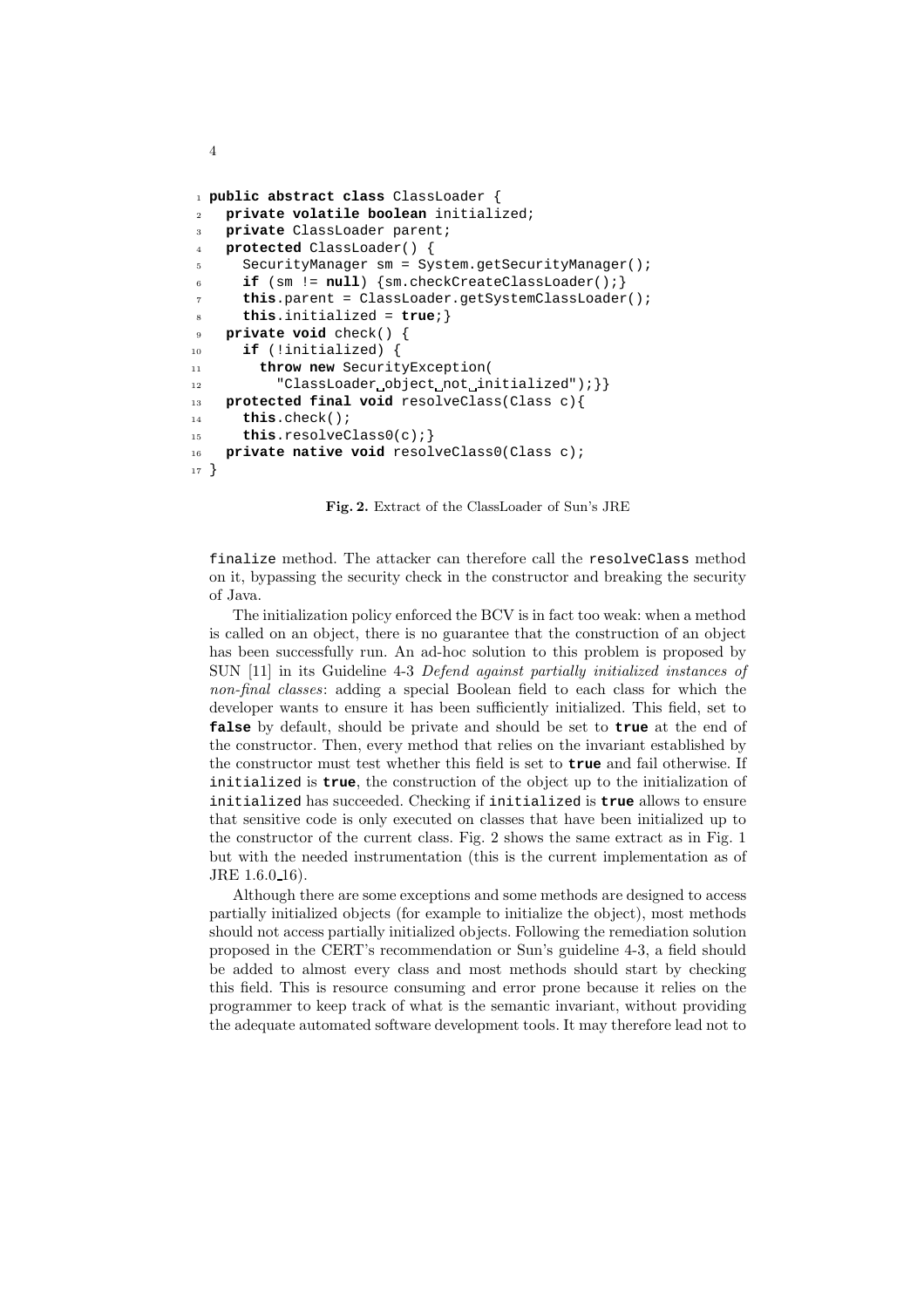functional bugs but to security breaches, which are harder to detect. In spite of being known since 1997, this pattern is not always correctly applied to all places where it should be. This has lead to security breaches, see *e.g.*, the Secunia Advisory SA10056 [10].

#### 4 The right way: a type system

We propose a twofold solution: first, a way to specify the security policy which is simple and modular, yet more expressive than a single Boolean field; second, a modular type checker, which could be integrated into the BCV, to check that the whole program respects the policy.

#### 4.1 Specifying an Initialization Policy with Annotations.

We rely on Java annotations and on one instruction to specify our initialization policy. We herein give the grammar of the annotations we use.

```
V ANNOT ::= @Init | @Raw | @Raw(CLASS)
R ANNOT ::= @Pre(V ANNOT) | @Post(V ANNOT)
```
We introduce two main annotations:  $\text{qInit}$ , which specifies that a reference can only point to a fully initialized object or the **null** constant, and @Raw, which specifies that a reference may point to a partially initialized object. A third annotation, @Raw(CLASS), allows to precise that the object may be partially initialized but that all constructors up to and including the constructor of CLASS must have been fully executed. *E.g.*, when one checks that initialized contains **true** in ClassLoader.resolveClass, one checks that the receiver has the type @Raw(ClassLoader). The annotations produced by the V\_ANNOT rule are used for fields, method arguments and return values. In the Java language, instance methods implicitly take another argument: a receiver — reachable through variable **this**. We introduce a @Pre annotation to specify the type of the receiver at the beginning of the method. Some methods, usually called from constructors, are meant to initialize their receiver. We have therefore added the possibility to express this by adding a @Post annotation for the type of the receiver at the end of the method. These annotations take as argument an initialization level produced by the rule V\_ANNOT.

Fig. 3 shows an example of @Raw annotations. Class Ex1A has an instance field f, a constructor and a getter getF. This getter requires the object to be initialized at least up to Ex1A as it accesses a field initialized in its constructor. The constructor of Ex1B uses this getter, but the object is not yet completely initialized: it has the type  $\text{Raw}(Ex1A)$  as it has finished the constructor of  $Ex1A$ but not yet the constructor Ex1B. If the getter had been annotated with @Init it would not have been possible to use it in the constructor of Ex1B.

Another part of the security policy is the SetInit instruction, which mimics the instruction **this**.initialized = **true** in Sun's guideline. It is implicitly put at the end of every constructor but it can be explicitly placed before. It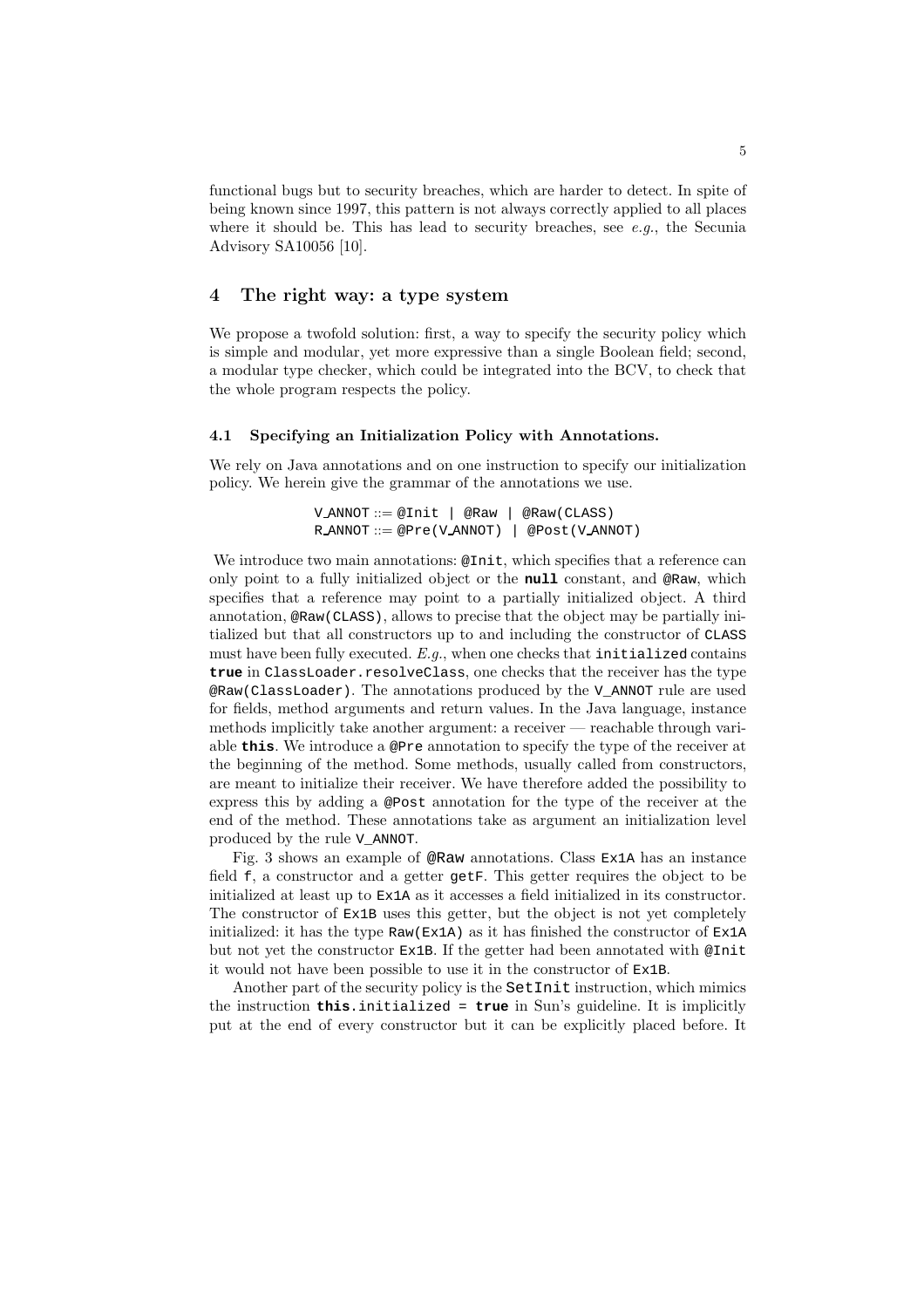```
1 class Ex1A {
2 private Object f;
3 Ex1A(Object o){
4 securityManagerCheck() 12
5 this. f = 0;
6 @Pre(@Raw(Ex1A))
7 getF(){return this.f;}
8 }
                            9 class Ex1B extends Ex1A{
                            10 Ex1B(){
                            11 super();
                                     \ldots = this.getF();
                            13 }
                            14 }
```
6

Fig. 3. Motivations for Raw(CLASS) annotations

```
1 public C() {
2 ...
3 securityManagerCheck(); // perform dynamic security checks
4 SetInit; // declare the object initialized up C
5 Global.register(this); // the object is used with a method
6 } // that only accept Raw(C) parameters
```
Fig. 4. An Example with SetInit

declares that the current object has completed its initialization up to the current class. Note that the object is not yet considered fully initialized as it might be called as a parent constructor in a subclass. The instruction can be used, as in Fig.4, in a constructor after checking some properties and before calling some other method.

Fig. 5 shows class ClassLoader with its policy specification. The policy ensured by the current implementation of Sun is slightly weaker: it does not ensure that the receiver is fully initialized when invoking resolveClass but simply checks that the constructor of ClassLoader has been fully run. On this example, we can see that the constructor has the annotations @Pre(@Raw), meaning that the receiver may be completely uninitialized at the beginning, and @Post(@Raw(ClassLoader)), meaning that, on normal return of the method, at least one constructor for each parent class of ClassLoader and a constructor of ClassLoader have been fully executed.

We define as default values the most precise type that may be use in each context. This gives a *safe by default* policy and lowers the burden of annotating a program.

- Fields, method parameters and return values are fully initialized objects (written @Init).
- Constructors take a receivers uninitialized at the beginning ( $@Pre(@Raw)$ ) and initialized up-to the current class at the end (written  $\mathcal{Q}$ Post( $\mathcal{Q}$ Raw(C)) if in the class C).
- Other methods take a receiver fully initialized (@Pre(@Init)).
- Except for constructors, method receivers have the same type at the end as at beginning of the method (written  $\mathcal{Q}$ Post(A) if the method has the annotation @Pre(A)).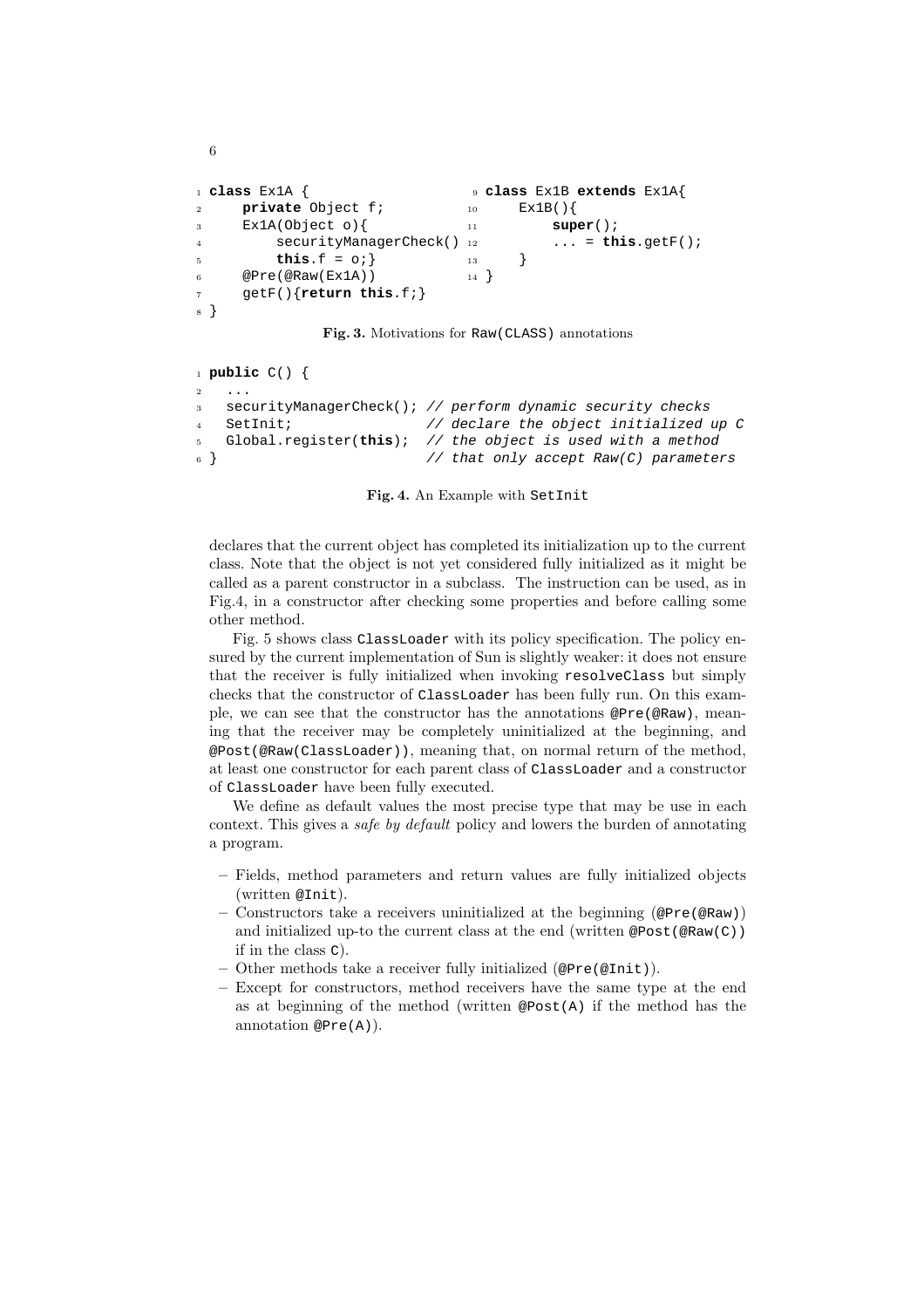```
1 public abstract class ClassLoader {
   2 @Init private ClassLoader parent;
3 @Pre(@Raw) @Post(@Raw(ClassLoader))
4 protected ClassLoader() {
5 SecurityManager sm = System.getSecurityManager();
6 if (sm != null) {sm.checkCreateClassLoader();}
7 this.parent = ClassLoader.getSystemClassLoader();
8 }
9 @Pre(@Init) @Post(@Init)
10 protected final native void resolveClass(@Init Class c);
11 }
```
Fig. 5. Extract of the ClassLoader of Sun's JRE

If we remove from Fig. 5 the default annotations, we obtain the original code in Fig. 1. It shows that despite choosing the strictest (and safest) initialization policy as default, the annotation burden can be kept low.

#### 4.2 Checking the Initialization Policy.

We have chosen static type checking for at least two reasons. Static type checking allows for more performances (except for some rare cases), as the complexity of static type checking is linear in the *code size*, whereas the complexity of dynamic type checking is linear in the *execution time*. Static type checking also improves reliability of the code: if a code passes the type checking, then the code is correct with respect to its policy, whereas the dynamic type checking only ensures the correction of a particular execution.

Reflection in Java allows to retrieve code from the network or to dynamically generates code. Thus, the whole code may not be available before actually executing the program. Instead, code is made available class by class, and checked by the BCV at linking time, before the first execution of each method. As the whole program is not available, the type checking must be modular: there must be enough information in a method to decide if this method is correct and, if an incorrect method is found, there must exist a safe procedure to end the program (usually throwing an exception), *i.e.* it must not be too late.

To a have a modular type checker while keeping our security policy simple, method parameters, respectively return values, need to be contra-variant, respectively co-variant, *i.e.* the policy of the overriding methods needs to be at least as general as the policy of the overridden method. Note that this is not surprising: the same applies in the Java language (although Java imposes the invariance of method parameters instead of the more general contra-variance), and when a method call is found in a method, it allows to rely on the policy of the resolved method (as all the method which may actually be called cannot be known before the whole program is loaded).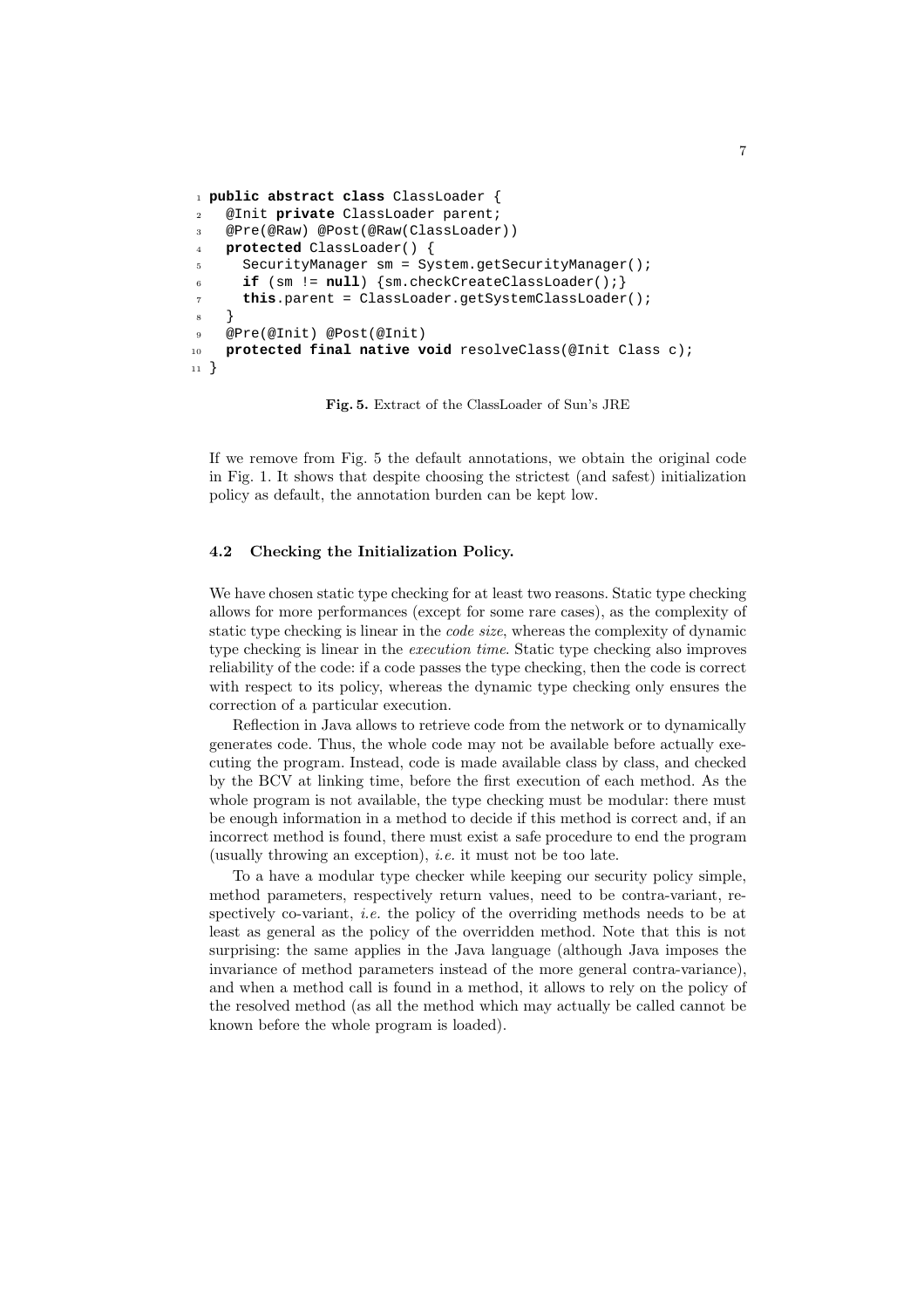```
x, y, r \in Var \quad f \in Field \quad e \in Exc \quad i \in \mathcal{L} = \mathbb{N}p \in Prog ::= \{ \text{classes} \in \mathcal{P}(Class), \text{ main} \in Class,fields \in Field \rightarrow Type, lookup \in Class \rightarrow Meth \rightarrow Meth}
   c \in Class ::= \{ \text{super} \in Class_{\perp}, \text{ methods} \in \mathcal{P}(Meth), \text{ init} \in Meth \}m \in Meth ::= \{ \text{instr } s \in Instr \; array, \; handler \in \mathcal{L} \rightarrow Exc \rightarrow \mathcal{L} \}\mathsf{pre} \in \mathit{Type}, \ \mathsf{post} \in \mathit{Type}, \ \mathsf{argtype} \in \mathit{Type} \}\tau \in Type ::= Init \mid Raw(c) \mid Raw^{\perp}e \in \n \textit{Expr} ::= \textit{null} \mid x \mid e.fins \in Instr ::= x \leftarrow e \mid x.f \leftarrow y \mid x \leftarrow new \ c(y) \mid if \ (\star) \ jmp \ \midsuper(y) | x \leftarrow r.m(y) | return x | SetInit
```
Fig. 6. Language Syntax.

#### 5 Formal Study of the Type System

The purpose of this work is to provide a type system that enforces at load time an important security property. The semantic soundness of such mechanism is hence crucial for the global security of the Java platform. In this section, we formally define the type system and prove its soundness with respect to an operational semantics. All the results of this section have been machine-checked with the Coq proof assistant<sup>3</sup>.

Syntax Our language is a simple language in-between Java source and Java bytecode. Our goal was to have a language close enough to the bytecode in order to easily obtain, from the specification, a naive implementation at the bytecode level while keeping a language easy to reason with. It is based on the decompiled language from Demange *et al.* [5] that provides a stack-less representation of Java bytecode programs. Fig. 6 shows the syntax of the language. A program is a record that handles a set of classes, a main class, a type annotation for each field and a lookup operator. This operator is used do determine during a virtual call the method (p.lookup c m) (if any) that is the first overriding version of a method m in the ancestor classes of the class c. A class is composed of a super class (if any), a set of method and a special constructor method init. A method handles an array of instructions, a handler function such that  $(m)$  handler  $i e$ ) is the program point (if any) in the method  $m$  where the control flows after an exception  $e$  has been thrown at point i. Each method handles also four initialization types for the initial value of the variable **this**  $(m.\text{pre})$ , its final value  $(m.\text{post})$ , the type of its formal parameter<sup>4</sup> (m.argtype) and the type of its return value (m.rettype). The only expressions are the *null* constant, local variables and field reads. For this analysis, arithmetic needs not to be taken into account. We only manipulate objects. The instructions are the assignment to a local variable or to a field, object creation (*new*) 5 , (non-deterministic) conditional jump, super constructor

8

<sup>3</sup> The development can be downloaded at http://www.irisa.fr/celtique/ext/rawtypes/

 $4$  For the sake of simplicity, each method has a unique formal parameter  $arg$ .

<sup>5</sup> Here, the same instruction allocates the object and calls the constructor. At bytecode level this gives raise to two separated instructions in the program (allocation and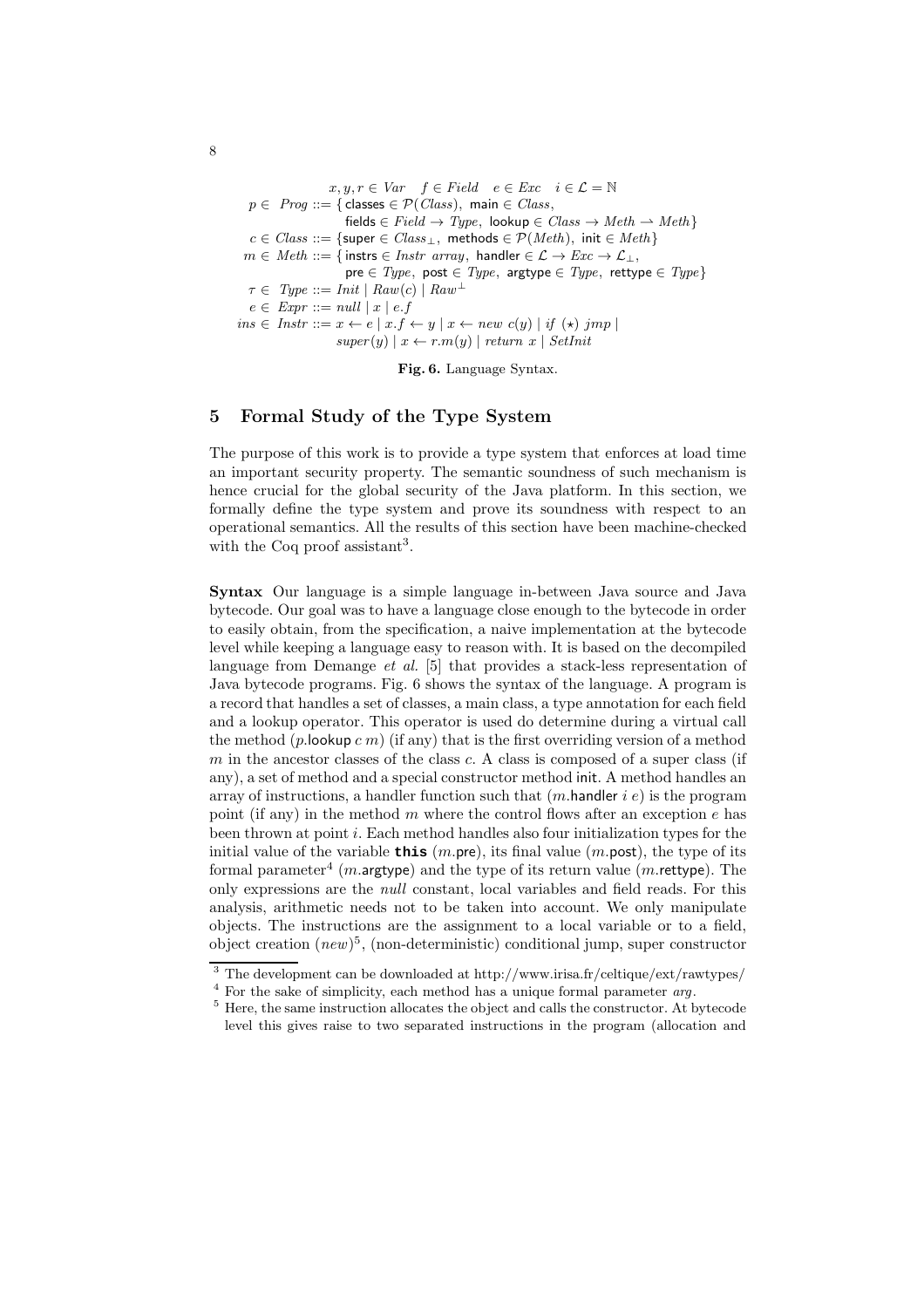$$
\overline{Exc} \ni \overline{e} \ ::= e \mid \bot \qquad \qquad \text{(exception flag)}
$$
\n
$$
\mathbb{L} \ni l \qquad \qquad \text{(location)}
$$
\n
$$
\mathbb{V} \ni v ::= l \mid null \qquad \qquad \text{(value)}
$$
\n
$$
\mathbb{O} = Class \times Class_{\perp} \times (Field \rightarrow \mathbb{V}) \ni o ::= [c, c_{init}, o] \qquad \qquad \text{(object)}
$$
\n
$$
\mathbb{H} = \mathbb{L} \rightarrow \mathbb{O}_{\perp} \ni \sigma \qquad \qquad \text{(heap)}
$$
\n
$$
\mathbb{S} = Meth \times \mathcal{L} \times \mathbb{M} \times \mathbb{H} \times CS \times \overline{Exc} \ni st ::= \langle m, i, \rho, \sigma, cs \rangle_{\overline{e}} \qquad \qquad \text{(state)}
$$

Fig. 7. Semantic Domains.

call, virtual method call, return, and a special instruction that we introduce for explicit object initialization: *SetInit*.

Semantic Domains Fig. 7 shows the concrete domain used to model the program states. The state is composed of the current method  $m$ , the current program point i in  $m$  (the index of the next instruction to be executed in  $m$  instrs), a function for local variables, a heap, a call stack and an exception flag. The heap is a partial function which associates to a location an object  $[c, c_{init}, o]$  with  $c$  its type,  $c_{init}$  its current initialization level and  $o$  a map from field to value (in the sequel  $o$  is sometimes confused with the object itself). An initialization  $c_{init} \in Class$  means that each constructors of  $c_{init}$  and its super-classes have been called on the object and have returned without abrupt termination. The exception flag is used to handle exceptions: a state  $\langle \cdots \rangle_e$  with  $e \in Exc$  is reached after an exception  $e$  has been thrown. The execution then looks for a handler in the current method and if necessary in the methods of the current call stack. When equal to  $\perp$ , the flag is omitted (normal state). The call stack records the program points of the pending calls together with their local environments and the variable that will be assigned with the result of the call.

Initialization types We can distinguish three different kinds of initialization types. Given a heap  $\sigma$  we define a value type judgment  $h \vdash v : \tau$  between values and types with the following rules.

$$
\sigma(l) = [c_{dyn}, c_{init}, o]
$$
\n
$$
\sigma \vdash null : \tau
$$
\n
$$
\sigma \vdash null : \tau
$$
\n
$$
\sigma \vdash l : Raw^{\perp}
$$
\n
$$
\forall c', c_{dyn} \leq c' \land c \leq c' \Rightarrow c_{init} \leq c' \quad \sigma(l) = [c, c, o]
$$

The relation  $\prec$  here denotes the reflexive transitive closure of the relation induced by the *super* element of each class.  $Raw^{\perp}$  denotes a reference to an object which may be completely uninitialized (at the very beginning of each constructor). *Init* denotes a reference to an object which has been completely initialized. Between those two "extreme" types, a value may be typed as  $Raw(c)$  if at least one

later constructor invocation) but the intermediate representation generator [5] on which we rely is able to recover such construct.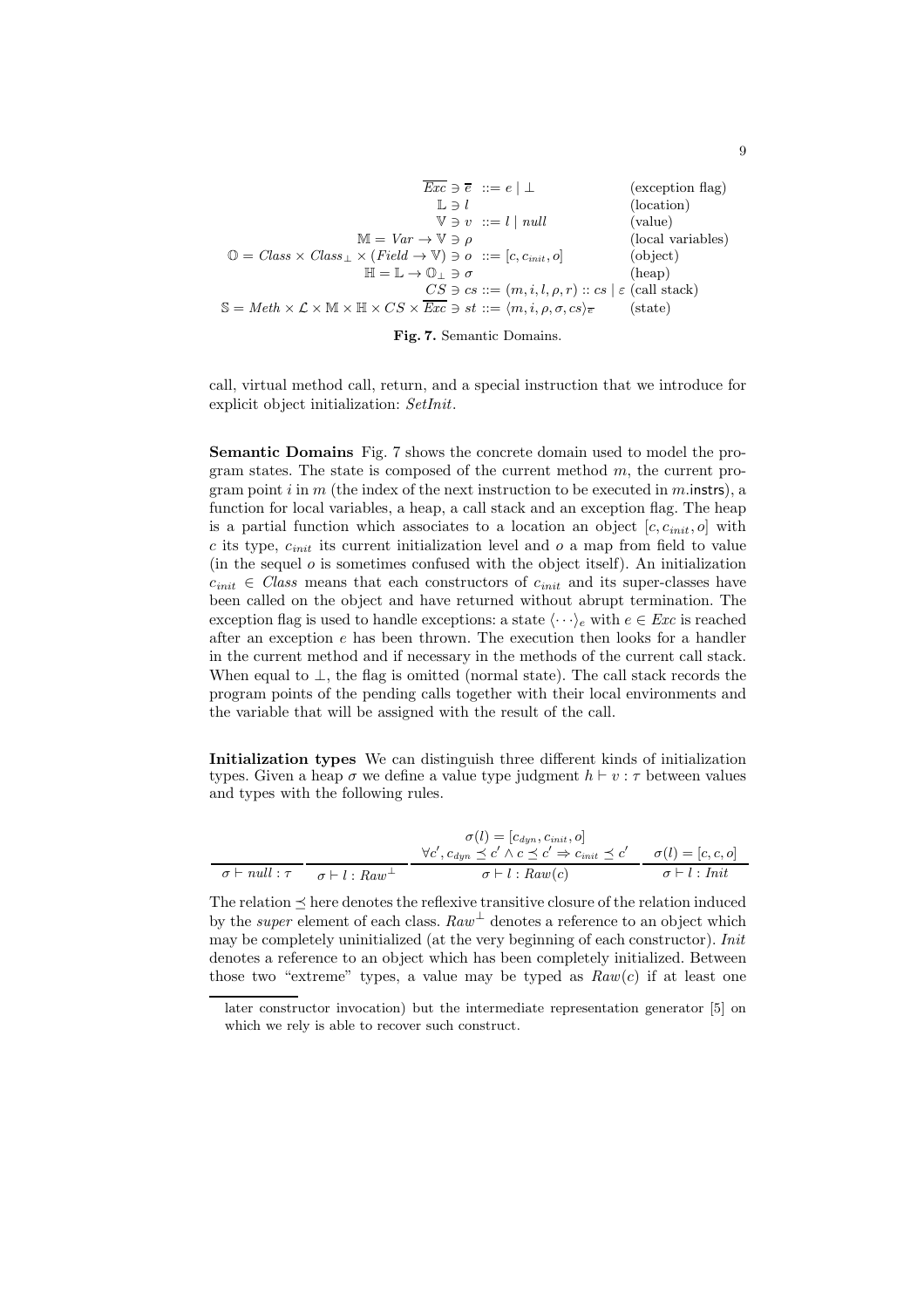$m.\mathsf{instrs}[i] = x \leftarrow new \ c(y) \qquad x \neq this \qquad \mathit{Alice}(\sigma, c, l, \sigma')$  $\sigma' \vdash \rho(y) : c.\text{init.}$ argtype

| $\langle m, i, \rho, \sigma, cs \rangle \Rightarrow \langle c.\mathsf{init}, 0, [\cdot \mapsto null][\mathit{this} \mapsto l][\mathit{arg} \mapsto \rho(y)], \sigma', (m, i, \rho, x) :: cs \rangle$                                      |                                                                                                                  |  |  |  |
|-------------------------------------------------------------------------------------------------------------------------------------------------------------------------------------------------------------------------------------------|------------------------------------------------------------------------------------------------------------------|--|--|--|
|                                                                                                                                                                                                                                           | $m.\text{instrs}[i] = SetInit \quad m = c.\text{init} \quad \rho(this) = l \quad SetInit(\sigma, c, l, \sigma')$ |  |  |  |
| $\langle m, i, \rho, \sigma, cs \rangle \Rightarrow \langle m, i+1, \rho, \sigma', cs \rangle$                                                                                                                                            |                                                                                                                  |  |  |  |
| $m.\text{instrs}[i] = return x$ $\rho(this) = l$ $(\forall c, m \neq c.\text{init}) \Rightarrow \sigma = \sigma')$                                                                                                                        |                                                                                                                  |  |  |  |
| $(\forall c, m = c.\text{init} \Rightarrow SetInit(\sigma, c, l, \sigma') \land x = this)$<br>$\langle m, i, \rho, \sigma, (m', i', \rho', r) :: cs \rangle \Rightarrow \langle m', i'+1, \rho' [r \mapsto \rho(x)], \sigma', cs \rangle$ |                                                                                                                  |  |  |  |

Fig. 8. Operational Semantics (excerpt).

constructor of  $c$  and of each parent of  $c$  has been executed on all objects that may be reference from this value. We can derive from this definition the subtyping relation  $Init \subseteq Raw(c) \subseteq Raw(c') \subseteq Raw^{\perp}$  if  $c \preceq c'$ . It satisfies the important monotony property

$$
\forall \sigma \in \mathbb{H}, \forall v \in \mathbb{V}, \forall \tau_1, \tau_2 \in \mathit{Type}, \ \tau_1 \sqsubseteq \tau_2 \land \sigma \vdash v : \tau_1 \Rightarrow \sigma \vdash v : \tau_2
$$

Note that the sub-typing judgment is disconnected from the static type of object. In a first approach, we could expect to manipulate a pair  $(c, \tau)$  with c the static type of an object and  $\tau$  its initialization type and consider equivalent both types  $(c, Raw(c))$  and  $(c,Init)$ . Such a choice would however impact deeply on the standard dynamic mechanism of a JVM: each dynamic cast from A to B (or a virtual call on a receiver) would requires to check that an object has not only an initialization level set up to A but also set up to B.

Operational Semantics We define the operational semantics of our language as a small-step transition relation over program states. A fixed program  $p$  is implicit in the rest of this section. Fig. 8 presents some selected rules for this relation. The rule for the *new* instruction includes both the allocation and the call

| <b>Expression typing</b>                                                                                                                                     |                                  |                                                                                                 |  |  |
|--------------------------------------------------------------------------------------------------------------------------------------------------------------|----------------------------------|-------------------------------------------------------------------------------------------------|--|--|
| $L \vdash e.f : (p.\text{fields } f)$                                                                                                                        | $L \vdash x : L(x)$              | $L \vdash null : Init$                                                                          |  |  |
| Instruction typing<br>$L \vdash e : \tau \quad x \neq this$                                                                                                  | $L(y) \sqsubseteq (p$ -fields f) |                                                                                                 |  |  |
| $m \vdash x \leftarrow e : L \rightarrow L[x \mapsto \tau]$                                                                                                  |                                  | $m \vdash x.f \leftarrow y : L \rightarrow L$ $\Gamma, m \vdash if \star jmp : L \rightarrow L$ |  |  |
| $L(this) \sqsubseteq m.\text{post}$ $L(x) \sqsubseteq m.\text{network}$ $(\forall c, m = c.\text{init} \Rightarrow L(this) \sqsubseteq Raw(c.\text{super}))$ |                                  |                                                                                                 |  |  |
| $m \vdash return x : L \rightarrow L$                                                                                                                        |                                  |                                                                                                 |  |  |
| $L(y) \sqsubseteq c$ .init.argtype                                                                                                                           |                                  | $c' = c$ . super $L(y) \sqsubseteq c'$ . in it. argive                                          |  |  |
| $m \vdash x \leftarrow new \ c(y) : L \rightarrow L[x \mapsto Init]$<br>c.init $\vdash super(y): L \to L[this \mapsto Raw(c')]$                              |                                  |                                                                                                 |  |  |
| $L(r) \sqsubseteq m$ .pre $L(y) \sqsubseteq m$ .argtype                                                                                                      |                                  | $L(this) \sqsubseteq Raw(c.\text{super})$                                                       |  |  |
| $m \vdash x \leftarrow r.m'(y) : L \rightarrow L[r \mapsto m.\text{post}][x \mapsto m.\text{rettype}]$                                                       |                                  | $c.\mathsf{init} \vdash \mathit{SetInit} : L \rightarrow L$                                     |  |  |

Fig. 9. Flow sensitive type system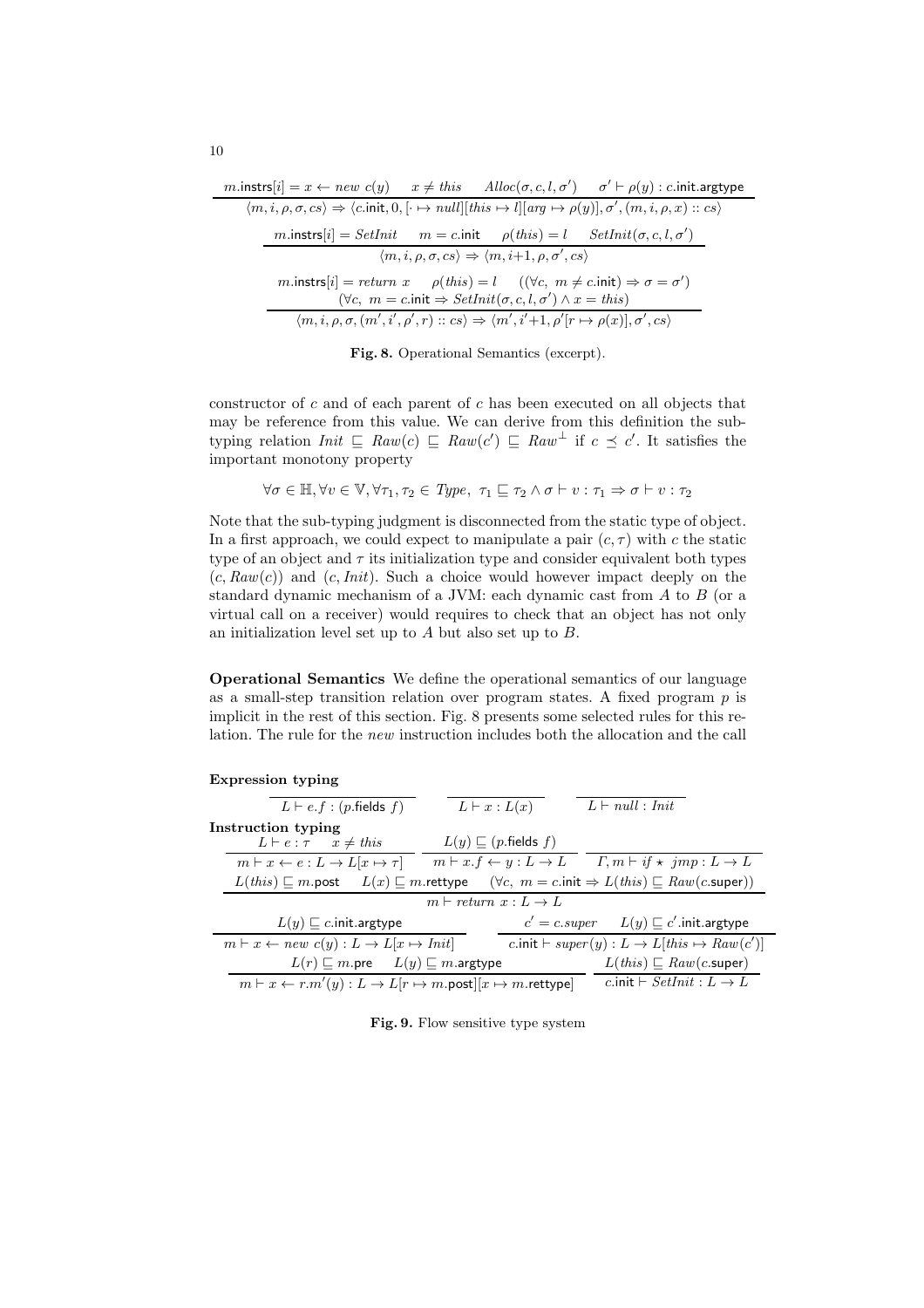to the constructor. We use the auxiliary predicate  $\text{Alloc}(\sigma, c, l, \sigma')$  which allocate a fresh location l in heap  $\sigma$  with type c, initialization type equals to  $\perp$  and all fields set equal to *null*. The constraint  $\sigma' \vdash \rho(y)$ : c.init.argtype explicitly asks the caller of the constructor to give a correct argument with respect to the policy of the constructor. Each call rules of the semantics have similar constraints. The execution is hence stuck when an attempt is made to call a method with badly typed parameters. The *SetInit* instruction updates the initialization level of the object in *this*. It relies on the predicate  $SetInit(\sigma, c, l, \sigma')$  which specifies that  $\sigma'$  is a copy of  $\sigma$  where the object at location l has now the initialization tag set to c if the previous initialization was c.*super*. It forces the current object (**this**) to be considered as initialized up to the current class (*i.e.* as if the constructor of the current class had returned, but not necessarily the constructors of the subsequent classes). This may be used in the constructor, once all fields that need to be initialized have been initialized and if some method requiring a non-raw object needs to be called. Note that this instruction is really sensitive: using this instruction too early in a constructor may break the security of the application. The *return* instruction uses the same predicate when invoked in a constructor. For convenience we requires each constructor to end with a *return this* instruction.

Typing judgment Each instruction *ins* of a method m is attached a typing rule (given in Fig. 5)  $m \vdash ins : L \to L'$  that constraint the type of variable before  $(L)$  and after  $(L')$  the execution of *ins*.

Definition 1 (Well-typed Method). *A method* m *is* well-typed *if there exists flow sensitive variable types*  $L \in \mathcal{L} \rightarrow Var \rightarrow Type$  *such that* 

- m.pre ⊑ L(0, *this*) *and* m.argtype ⊑ L(0, *arg*)*,*
- *for all instruction ins at point* i *in* m *and every successor* j *of* i*, there exists*  $\overline{L}$  *a* map of variable types  $\overline{L'} \in \overline{Var} \to \overline{Type}$  such that  $L' \sqsubseteq L(j)$  and the typing  $judgment \, m \vdash ins : L(i) \rightarrow L' \, holds.$  If i is in the handler  $j'$  of an exception e (i.e (m.handler  $i e = j$ )) then  $L(i) \sqsubset L(j)$ .

The typability of a method can be decided by turning the set of typing rules into a standard dataflow problem. The approach is standard [7] and not formalized here.

Definition 2 (Well-typed Program). *A program* p *is* well-typed *if all its methods are well-typed and the following constraints holds:*

*1. for every method* m *that is overridden by a method* m′ *(* i.e *there exists c,* such that  $(p\text{-lookup } c \text{ } m = \text{ } m'))$ ,

 $m.$ pr $\in \Box$   $m'.$ pre  $\Box \wedge m$ .argtype  $\Box$   $m'.$ argtype  $\land$ 

 $m$ .post  $\supseteq m'$ .post ∧  $m$ .rettype  $\supseteq m'$ .rettype

- *2. in each method, every first point, jump target and handler point contain an instruction and every instruction (except return) has a next instruction,*
- *3. the default constructor* c.init *of each class* c *is unique.*

In this definition only point 1 is really specific to the current type system. The other points are necessary to established the progress theorem of the next section.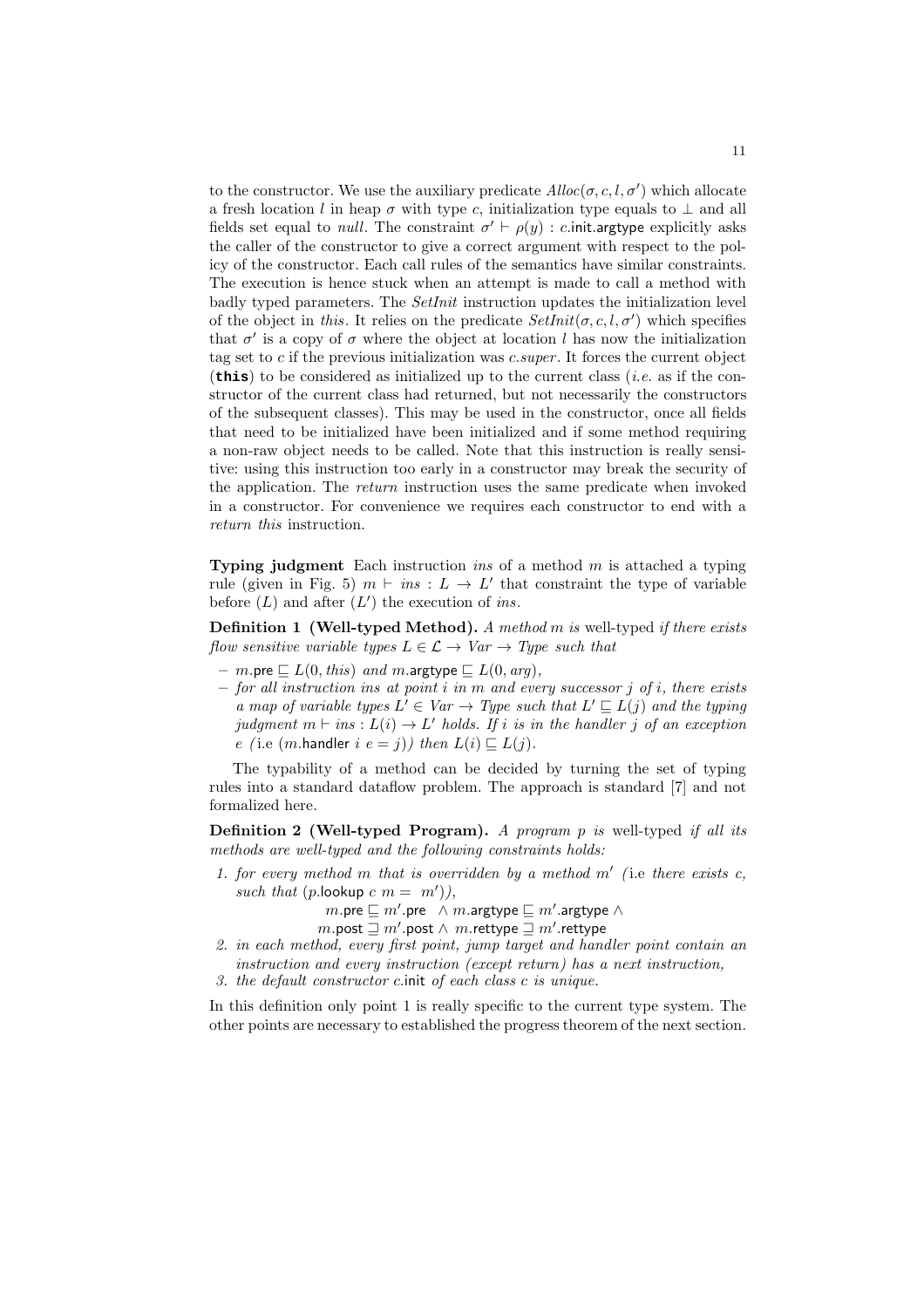Type soundness We rely on an auxiliary notion of well-formed states that capture the semantics constraints enforce by the type system. A state  $\langle m, i, \rho, \sigma, cs \rangle$ is *well-formed* (wf) if there exists a type annotation  $L_p \in (Meth \times \mathcal{L}) \rightarrow (Var \rightarrow$ *Type*) such that

| $\forall l \in \mathcal{L}, \forall o \in \mathbb{O}, \sigma(l) = o \Rightarrow \sigma \vdash o(f) : (p \text{. fields } f)$ | (wf. heap)            |
|------------------------------------------------------------------------------------------------------------------------------|-----------------------|
| $\forall x \in Var, \sigma \vdash \rho(x) : L_p[m, i](x)$                                                                    | (wf. local variables) |
| $\forall (m', i', \rho', r) \in cs, \ \forall x, \sigma \vdash \rho'(x) : L_p[m', i'](x)$                                    | (wf. call stack)      |

Given a well-typed program  $p$  we then establish two key theorems. First, any valid transition from a well-formed state leads to another well-formed state (*preservation*) and then, from every well-formed state there exists at least a transition (*progress*). As a consequence we can establish that starting from an initial state (which is always well-formed) the execution is never stuck, except on final configuration. This ensures that all initialization constraints given in the operational semantics are satisfied without requiring any dynamic verification.

Limitations The proposed language has some limitations compared to the Java (bytecode) language. Static fields and arithmetic have not been introduced but are handled by our implementation and do not add particular difficulties. Arrays have not been introduced in the language neither. Our implementation conservatively handles arrays by allowing only writes of *Init* references in arrays. Although this approach seems correct it has not been proved and it is not flexible enough (cf. Section 6). Multi-threading as also been left out of the current formalization but we conjecture the soundness result still holds with respect to the Java Memory Model because of the flow insensitive abstraction made on the heap. As for the BCV, native methods may brake the type system. It is their responsibility to respect the policy expressed in the program.

#### 6 A Case Study: Sun's JRE

In order to show that our type system allows to verify legacy code with only a few annotations, we implemented a standalone prototype, handling the full Java bytecode, and we tested all classes of packages java.lang, java.security and javax.security of the JRE1.6.0.20.

348 classes out of 381 were proven safe *w.r.t.* the default policy without any modification. By either specifying the actual policy when the default policy was too strict, or by adding cast instructions (see below) when the type system was not precise enough, we were able to verify 377 classes, that is to say 99% of classes. We discuss below the 4 remaining classes that are not yet proven correct by our analysis. The modifications represent only 55 source lines of code out of 131,486 for the three packages studied. Moreover most code modifications are to express the actual initialization policy, which means existing code can be proven safe. Only 45 methods out of 3,859 (1.1%) and 2 fields out of 1,524 were annotated. Last but not least, the execution of the type checker takes less than 20 seconds for the packages studied.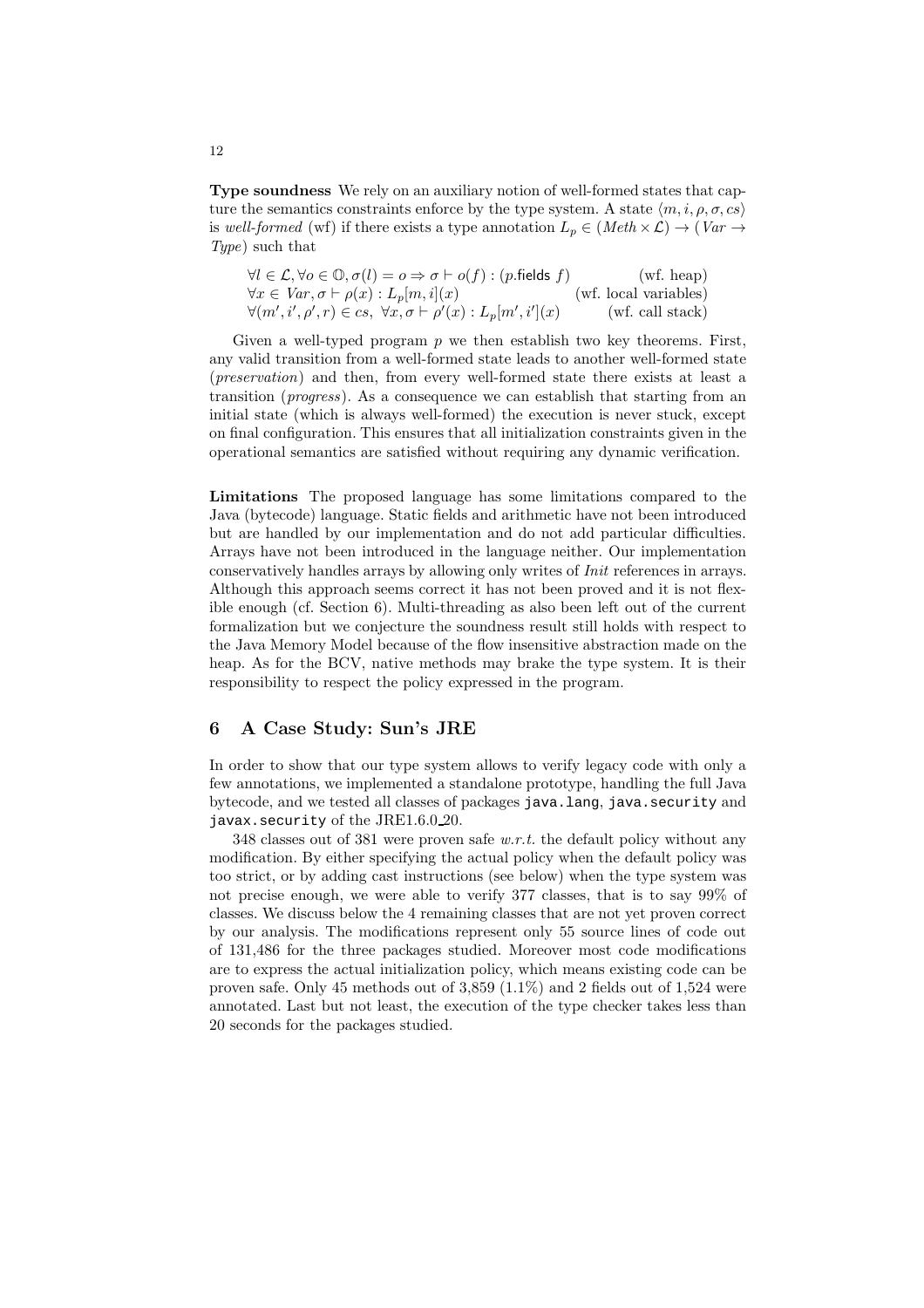

Fig. 10. Distribution of the 47 annotations and 6 instructions added to successfully type the three packages of the JRE.

*Adapting the security policy* Fig. 10 details the annotations and the SetInit added to specify the security policy. In the runtime library, a usual pattern consists in calling methods that initialize fields during construction of the object. In that case, a simple annotation @Pre(@Raw(**super**(C))) on methods of class C is necessary. These cases represent the majority of the 37 annotations on method receivers. 6 annotations on method arguments are used, notably for some methods of java.lang.SecurityManager which check permissions on an object during its initialization. The instruction SetInit is used when a constructor initializes all the fields of the receiver and then call methods on the receiver that are not part of the initialization. In that case the method called need at least a Raw(C) level of initialization and the SetInit instruction allows to express that the constructor finished the minimum initialization of the receiver. Only 6 SetInit intructions are necessary.

*Cast instructions* Such a static and modular type checking introduces some necessary loss of precision — which cannot be completely avoided because of computability issues. To be able to use our type system on legacy code without deep modifications, we introduce two dynamic cast operators: (Init) and (Raw). The instruction  $y = (\text{Init})x$ ; allows to dynamically check that x points to a fully initialized object: if the object is fully initialized, then this is a simple assignation to y, otherwise it throws an exception. As explained in Section 3, the invariant needed is often weaker and the correctness of a method may only need a  $Raw(c)$  reference.  $y = (Raw(c))x$  dynamically checks that x points to an object which is initialized up to the constructor of class C.

Only 4 cast instructions are necessary. There are needed in two particular cases. First, when a field must be annotated, but annotation on fields were only necessary on two fields — they imply the use of 3 (Init) cast instructions. The second case is on a receiver in a finalize() method that checks that some fields are initialized, thereby checking that the object was  $\text{Raw}(C)$  but the type system could not infer this information. The later case implies to use the unique (Raw(C)) instruction added.

*Remaining classes* Finally, only 4 classes are not well-typed after the previous modifications. Indeed the compiler generates some code to compile inner classes and part of this code needs annotations in 3 classes. These cases could be handled by doing significant changes on the code, by adding new annotations dedicated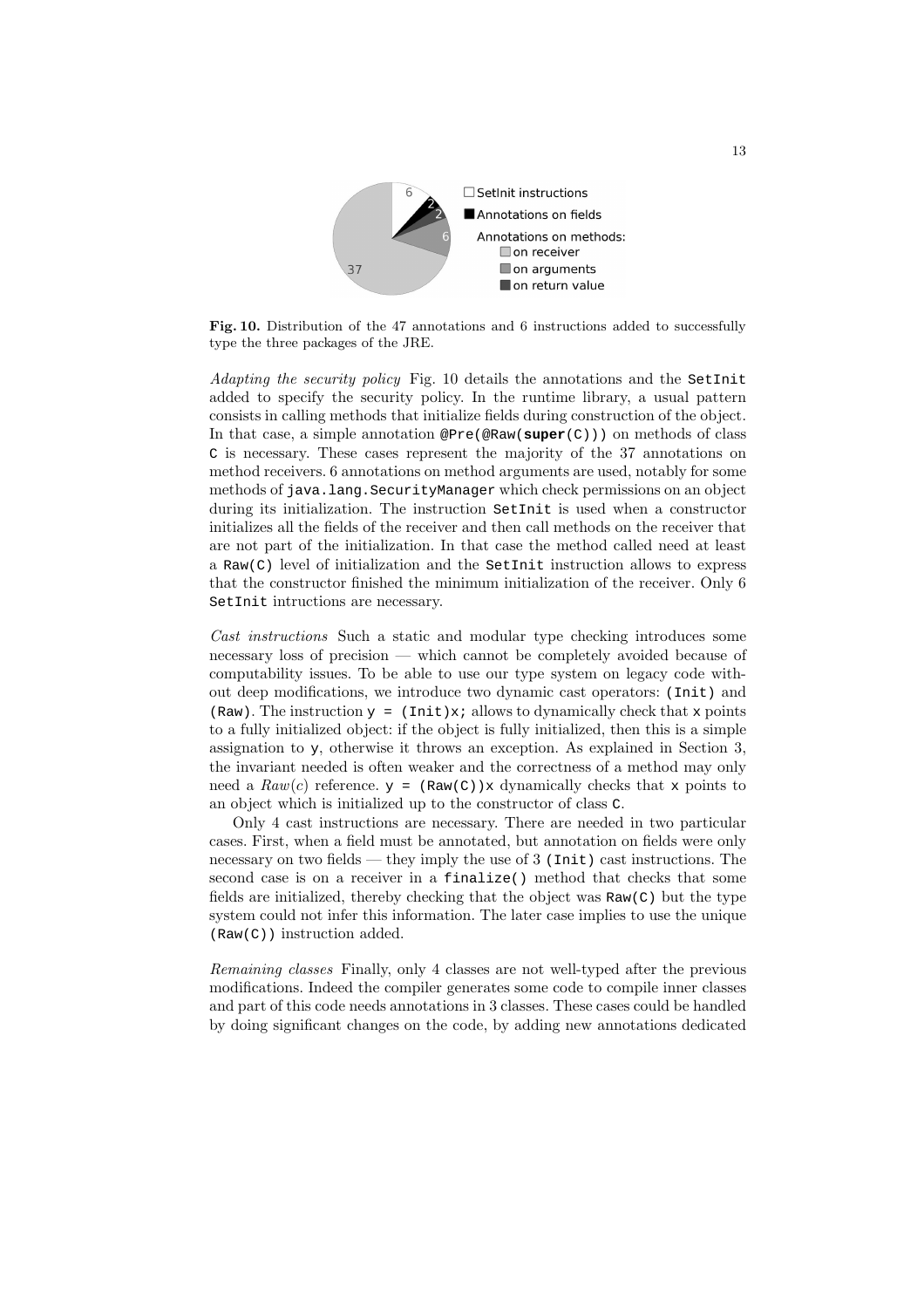to inner classes or by annotating directly the bytecode. The one class remaining is not typable because of the limited precision of our analysis on arrays: one can only store @Init values in arrays. To check this later class, our type system needs to be extended to handle arrays more precisely but this is left for future work.

*Special case of finalize methods* As previously exposed, finalize() methods may be invoked on a completely uninitialized receiver. Therefore, we study the case of finalize() methods in the packages java.  $*$  and javax.  $*$ . In the classes of those packages there are 28 finalize() methods and only 12 succeed to be well-typed with our default annotation values. These are either empty or do not use their receiver at all. For the last 16 classes, the necessary modifications are either the use of cast instructions when the code's logic guarantees the success of cast, or the addition of @Pre(@Raw) annotations on methods called on the receiver. In that case, it is important to verify that the code of any called method is defensive enough. Therefore, the type system forced us to pay attention to the cases that could lead to security breaches or crashes at run time for finalize() methods. After a meticulous checking of the code we added the necessary annotations and cast instructions that allowed to verify the 28 classes.

#### 7 Conclusion and Future Work

We have proposed herein a solution to enforce a secure initialization of objects in Java. The solution is composed of a modular type system which allows to manage uninitialized objects safely when necessary, and of a modular type checker which can be integrated into the BCV to statically check a program at load time. The type system has been formalized and proved sound, and the type-checker prototype has been experimentally validated on more than 300 classes of the Java runtime library.

The experimental results point out that our default annotations minimize the user intervention needed to type a program and allows to focus on the few classes where the security policy needs to be stated explicitly. The possible adaptation of the security policy on critical cases allows to easily prevent security breaches and can, in addition, ensure some finer initialization properties whose violation could lead the program to crash. On one hand, results show that such a static and modular type checking allows to prove in an efficient way the absence of bugs. On the other hand, rare cases necessitate the introduction of dynamic features and analysis to be extended to analyze more precisely arrays. With such an extension, the checker would be able to prove more classes correct, but this is left for future work.

On the formalization side, an obvious extension is to establish the soundness of the approach in presence of multi-threading. We conjecture the soundness result still holds with respect to the Java Memory Model because of the flow insensitive abstraction made on the heap.

The prototype and the Coq formalization and proofs can be downloaded from http://www.irisa.fr/celtique/ext/rawtypes/.